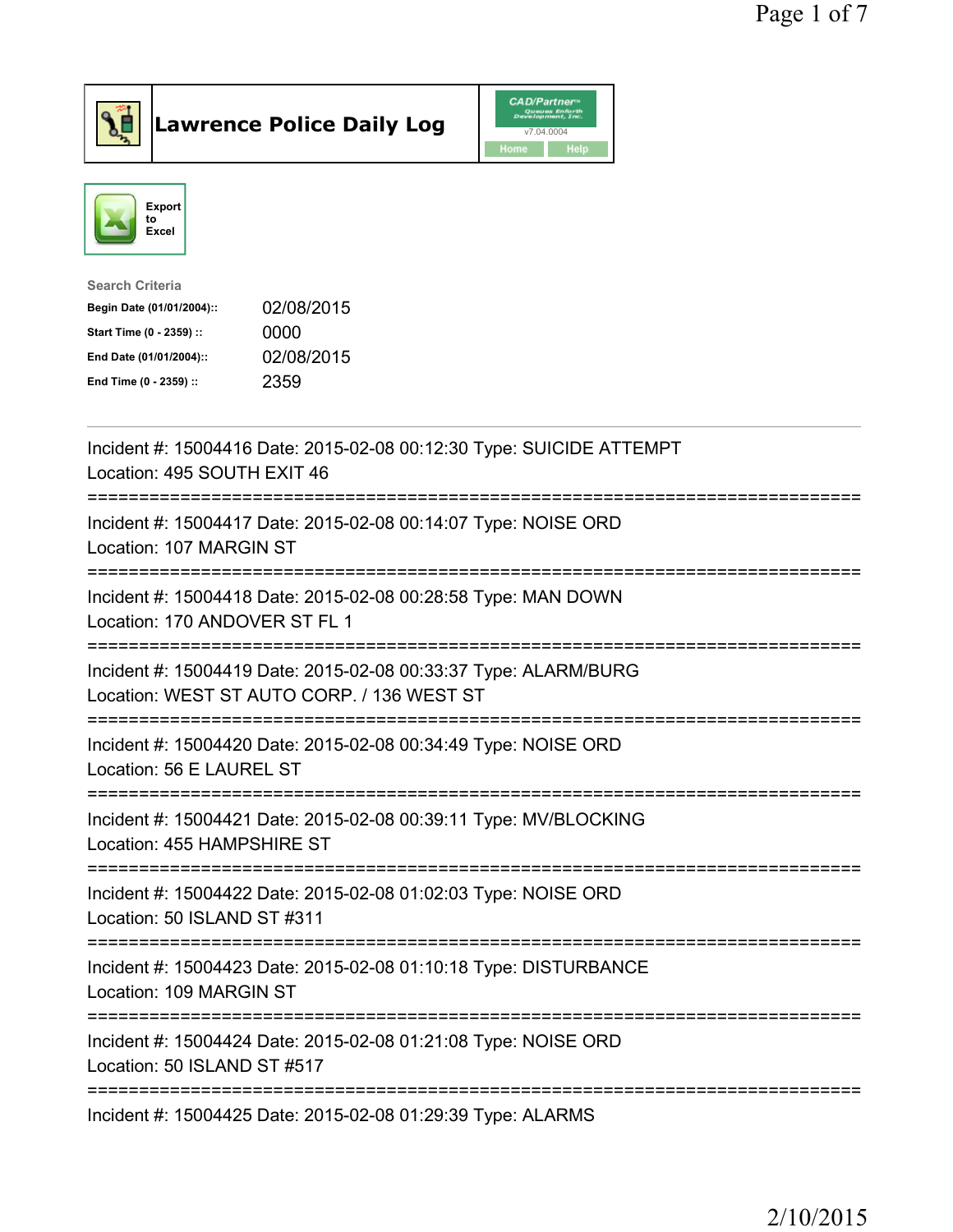=========================================================================== Incident #: 15004427 Date: 2015-02-08 01:31:50 Type: ALARMS Location: MAINSTREAM GLOBAL / 91 GLENN ST =========================================================================== Incident #: 15004426 Date: 2015-02-08 01:32:44 Type: NOISE ORD Location: 14 BIRCH ST FL 1 =========================================================================== Incident #: 15004428 Date: 2015-02-08 01:38:54 Type: MV/BLOCKING Location: HIGH ST & SUMMIT AV =========================================================================== Incident #: 15004430 Date: 2015-02-08 02:00:03 Type: M/V STOP Location: E HAVERHILL ST & KENDALL ST =========================================================================== Incident #: 15004429 Date: 2015-02-08 02:00:10 Type: M/V STOP Location: ESSEX ST & LAWRENCE ST =========================================================================== Incident #: 15004431 Date: 2015-02-08 02:01:18 Type: M/V STOP Location: E HAVERHILL ST & KENDALL ST =========================================================================== Incident #: 15004432 Date: 2015-02-08 02:01:31 Type: NOISE ORD Location: 288 JACKSON ST FL 1 =========================================================================== Incident #: 15004433 Date: 2015-02-08 02:34:50 Type: AUTO ACC/PI Location: PARK ST & WILLOW ST =========================================================================== Incident #: 15004434 Date: 2015-02-08 02:52:14 Type: DK (DRUNK) Location: BAILEY ST & S UNION ST =========================================================================== Incident #: 15004435 Date: 2015-02-08 03:06:26 Type: TOW OF M/V Location: 91 AUBURN ST =========================================================================== Incident #: 15004436 Date: 2015-02-08 03:32:07 Type: M/V STOP Location: BOWDOIN ST & S BROADWAY =========================================================================== Incident #: 15004437 Date: 2015-02-08 03:56:14 Type: CK WELL BEING Location: PLATT ST & WOODLAND ST =========================================================================== Incident #: 15004438 Date: 2015-02-08 04:09:38 Type: AUTO ACC/NO PI Location: 110 E HAVERHILL ST =========================================================================== Incident #: 15004439 Date: 2015-02-08 04:33:05 Type: SUS PERS/MV Location: 112 SPRINGFIELD ST FL 2REAR

Location: 136 WEST ST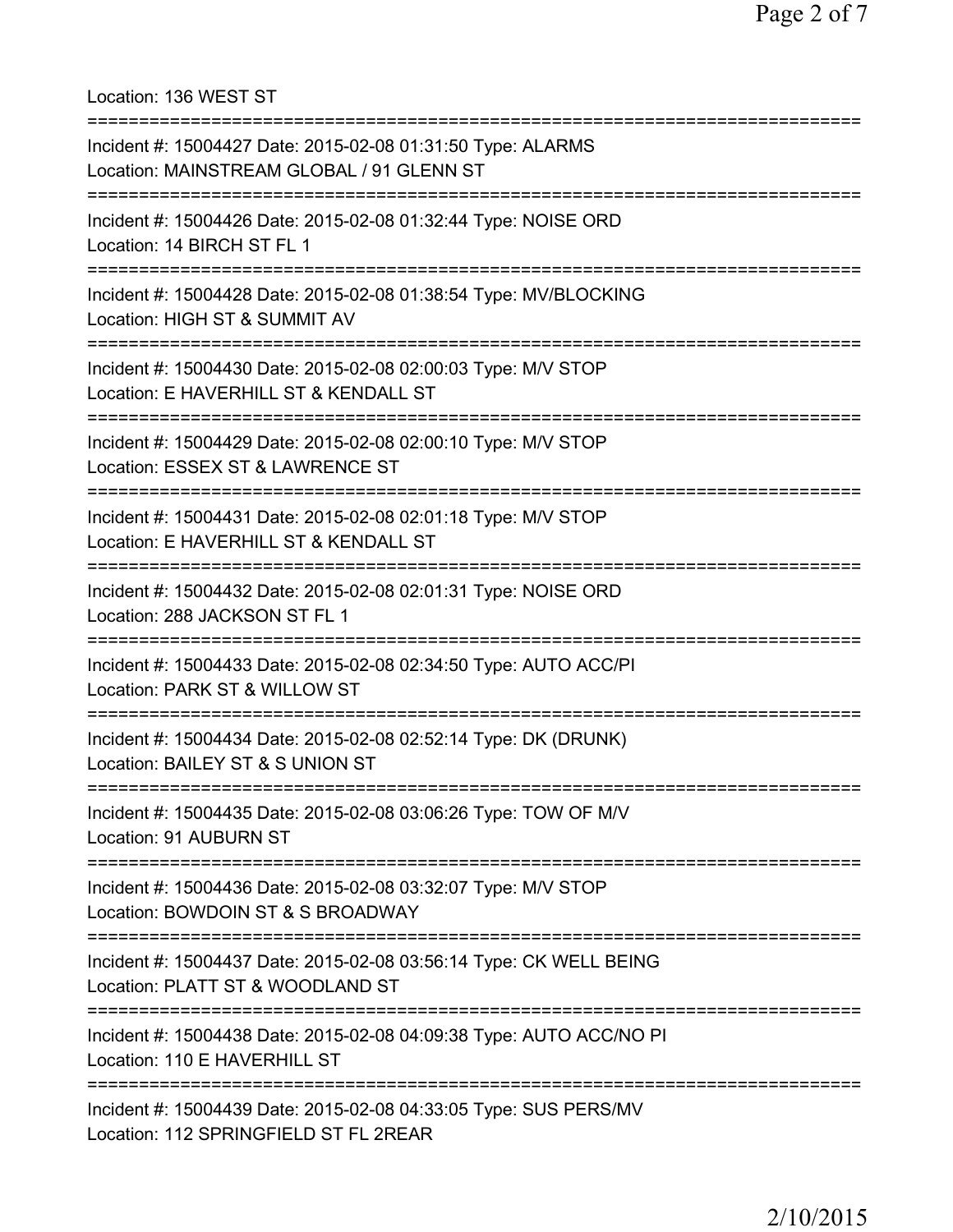| Incident #: 15004440 Date: 2015-02-08 04:43:50 Type: AUTO ACC/UNK PI<br>Location: E HAVERHILL ST & PROSPECT ST                                                |
|---------------------------------------------------------------------------------------------------------------------------------------------------------------|
| Incident #: 15004441 Date: 2015-02-08 05:19:20 Type: UNWANTEDGUEST<br>Location: HOLIDAY INN EXPRESS / 224 WINTHROP AV<br>==================================== |
| Incident #: 15004442 Date: 2015-02-08 05:43:37 Type: LOUD NOISE<br>Location: 22 CHARDON ST FL 1                                                               |
| Incident #: 15004443 Date: 2015-02-08 06:24:22 Type: ALARM/BURG<br>Location: 468 N CANAL ST                                                                   |
| Incident #: 15004444 Date: 2015-02-08 06:59:21 Type: TOW OF M/V<br>Location: 1085 ESSEX ST                                                                    |
| Incident #: 15004445 Date: 2015-02-08 07:04:31 Type: PARK & WALK<br><b>Location: BROADWAY</b>                                                                 |
| Incident #: 15004446 Date: 2015-02-08 07:34:51 Type: TOW OF M/V<br>Location: 262 LAWRENCE ST                                                                  |
| Incident #: 15004447 Date: 2015-02-08 08:37:35 Type: ALARM/HOLD<br>Location: 25 MARSTON ST                                                                    |
| Incident #: 15004448 Date: 2015-02-08 08:41:36 Type: ALARM/BURG<br>Location: 1 PARKER ST                                                                      |
| Incident #: 15004449 Date: 2015-02-08 09:13:46 Type: CK WELL BEING<br>Location: 21 OHIO AV                                                                    |
| Incident #: 15004450 Date: 2015-02-08 10:13:54 Type: DISTURBANCE<br>Location: 10 EMBANKMENT RD                                                                |
| Incident #: 15004451 Date: 2015-02-08 10:17:26 Type: HIT & RUN M/V<br>Location: 185 NEWBURY ST                                                                |
| Incident #: 15004452 Date: 2015-02-08 10:37:29 Type: B&E/PAST<br>Location: COMMUNITY DAYCARE / 190 HAMPSHIRE ST                                               |
| Incident #: 15004453 Date: 2015-02-08 10:41:08 Type: SUS PERS/MV<br>Location: BOXFORD ST & WINTHROP AV                                                        |
|                                                                                                                                                               |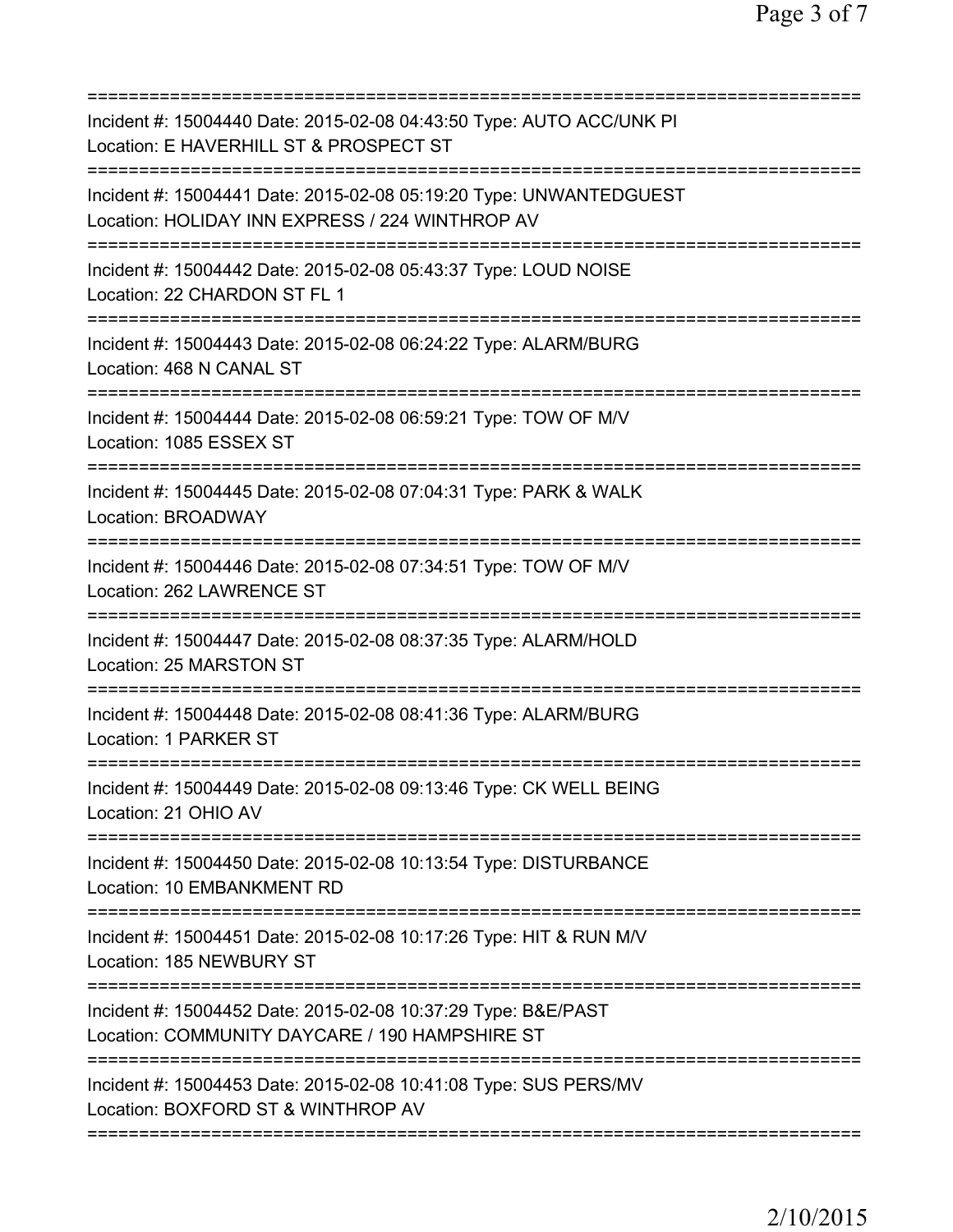Page 4 of 7

Incident #: 15004454 Date: 2015-02-08 10:47:48 Type: WARRANT SERVE Location: 202 OSGOOD ST #APT 1 =========================================================================== Incident #: 15004455 Date: 2015-02-08 10:56:38 Type: MV/BLOCKING Location: 1 MERRIMACK VIEW CT =========================================================================== Incident #: 15004456 Date: 2015-02-08 11:04:59 Type: ALARM/HOLD Location: MERRIMACK MEDICAL CENTER / 25 MARSTON ST #SUITE 304 =========================================================================== Incident #: 15004457 Date: 2015-02-08 11:45:54 Type: TOW OF M/V Location: APPLETON ST & METHUEN ST =========================================================================== Incident #: 15004458 Date: 2015-02-08 12:16:37 Type: TRESPASSING Location: 236 HAMPSHIRE ST =========================================================================== Incident #: 15004459 Date: 2015-02-08 12:19:13 Type: MV/BLOCKING Location: 7 DURANT ST =========================================================================== Incident #: 15004460 Date: 2015-02-08 12:21:50 Type: DOMESTIC/PROG Location: 14 LOUISBERG ST =========================================================================== Incident #: 15004461 Date: 2015-02-08 12:41:57 Type: NEIGHBOR PROB Location: 341D S BROADWAY =========================================================================== Incident #: 15004462 Date: 2015-02-08 12:54:56 Type: MV/BLOCKING Location: 12 FULTON ST =========================================================================== Incident #: 15004463 Date: 2015-02-08 13:21:02 Type: TOW OF M/V Location: GOLDEN HOUSE / 129 S BROADWAY =========================================================================== Incident #: 15004464 Date: 2015-02-08 13:31:57 Type: UNWANTEDGUEST Location: 33 S BOWDOIN ST =========================================================================== Incident #: 15004465 Date: 2015-02-08 13:42:28 Type: MISSING PERS Location: 51 AMES ST =========================================================================== Incident #: 15004466 Date: 2015-02-08 14:00:30 Type: B&E/PROG Location: 105 NEWBURY ST =========================================================================== Incident #: 15004467 Date: 2015-02-08 14:28:40 Type: CK WELL BEING Location: 10 PILGRIM RD =========================================================================== Incident #: 15004468 Date: 2015-02-08 14:50:56 Type: ALARM/BURG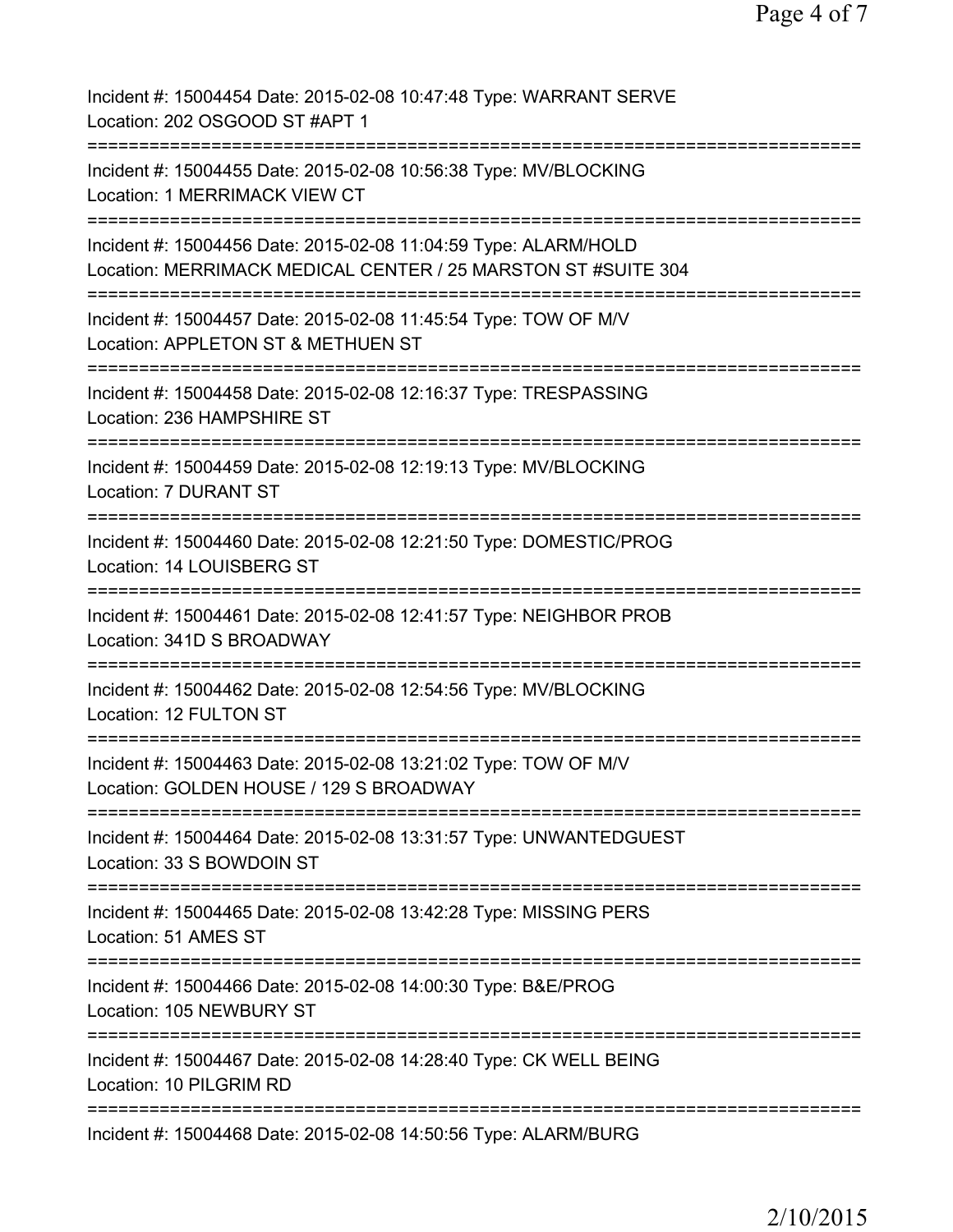| Location: CARVER STREET AUTOBODY / 79 CARVER ST                                                                                        |
|----------------------------------------------------------------------------------------------------------------------------------------|
| Incident #: 15004469 Date: 2015-02-08 14:51:14 Type: MV/BLOCKING<br>Location: 76 PERRY AV                                              |
| Incident #: 15004470 Date: 2015-02-08 15:08:37 Type: DOMESTIC/PROG<br>Location: 18 BERNARD AV FL 2NDFL                                 |
| Incident #: 15004471 Date: 2015-02-08 15:15:28 Type: MEDIC SUPPORT<br>Location: 167 MAY ST                                             |
| Incident #: 15004472 Date: 2015-02-08 15:25:50 Type: MV/BLOCKING<br>Location: 55 EUTAW ST                                              |
| Incident #: 15004473 Date: 2015-02-08 15:49:39 Type: CK WELL BEING<br>Location: 73 BROOKFIELD ST FL 1R                                 |
| Incident #: 15004474 Date: 2015-02-08 15:52:47 Type: NOTIFICATION<br><b>Location: 1 FLORENCE CT</b><br>:============================== |
| Incident #: 15004475 Date: 2015-02-08 16:02:51 Type: ALARM/BURG<br>Location: 69 STEARNS AV                                             |
| Incident #: 15004476 Date: 2015-02-08 16:06:00 Type: MISSING PERS<br>Location: 86 MARBLE AV                                            |
| Incident #: 15004477 Date: 2015-02-08 16:18:00 Type: NOTIFICATION<br>Location: 215 PARK ST FL 2NDFL                                    |
| Incident #: 15004478 Date: 2015-02-08 16:24:12 Type: TOW OF M/V<br>Location: BROADWAY & CROSS ST                                       |
| Incident #: 15004479 Date: 2015-02-08 16:28:51 Type: ALARM/BURG<br>Location: 1ST BAPTIST HATIAN CHURCH / 150 GARDEN ST                 |
| Incident #: 15004480 Date: 2015-02-08 16:58:21 Type: E911 HANGUP<br>Location: 109 FERRY ST FL 4TH FL                                   |
| Incident #: 15004481 Date: 2015-02-08 17:06:15 Type: NOISE ORD<br>Location: 49 WILLOW ST FL 2                                          |
| Incident #: 15004482 Date: 2015-02-08 17:07:23 Type: SUICIDE ATTEMPT<br>Location: 235 JACKSON ST #2                                    |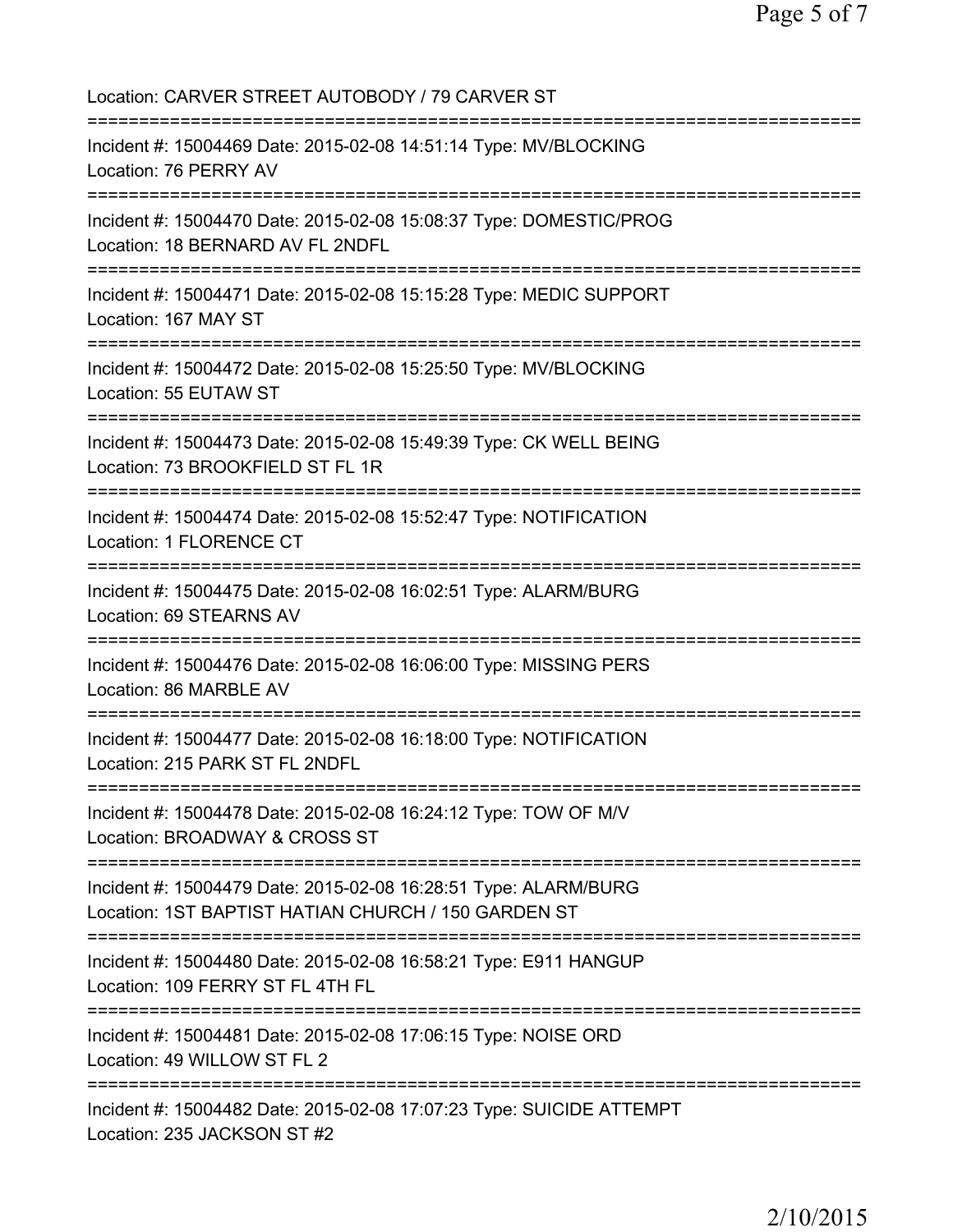| Incident #: 15004483 Date: 2015-02-08 17:15:51 Type: THREATS<br>Location: SUBWAY / 610 ANDOVER ST<br>===============================<br>========================== |
|--------------------------------------------------------------------------------------------------------------------------------------------------------------------|
| Incident #: 15004484 Date: 2015-02-08 17:29:54 Type: HIT & RUN M/V<br>Location: 86 KNOX ST                                                                         |
| Incident #: 15004485 Date: 2015-02-08 18:03:03 Type: LOST PROPERTY<br>Location: ESSEX ST & JACKSON ST                                                              |
| Incident #: 15004486 Date: 2015-02-08 18:35:42 Type: MV/BLOCKING<br>Location: 61 THORNDIKE ST                                                                      |
| Incident #: 15004487 Date: 2015-02-08 19:01:29 Type: MAL DAMAGE<br>Location: 54 CONGRESS ST FL 1L                                                                  |
| :=======================<br>Incident #: 15004488 Date: 2015-02-08 19:23:54 Type: THREATS<br>Location: 1 PROSPECT WY                                                |
| Incident #: 15004489 Date: 2015-02-08 19:28:04 Type: NOISE ORD<br>Location: 15 FALMOUTH ST                                                                         |
| Incident #: 15004490 Date: 2015-02-08 19:31:35 Type: AMBULANCE ASSSI<br>Location: 34 BERKELEY ST                                                                   |
| Incident #: 15004492 Date: 2015-02-08 19:34:45 Type: MISSING PERS<br>Location: 2 SPRINGFIELD ST #2                                                                 |
| Incident #: 15004491 Date: 2015-02-08 19:37:44 Type: HIT & RUN M/V<br>Location: 210 FARNHAM ST FL 2                                                                |
| Incident #: 15004493 Date: 2015-02-08 19:44:28 Type: CK WELL BEING<br>Location: 490 HAMPSHIRE ST #606                                                              |
| Incident #: 15004494 Date: 2015-02-08 20:02:15 Type: ASSSIT AMBULANC<br>Location: VIN FEN / 42 MARBLE AV                                                           |
| Incident #: 15004495 Date: 2015-02-08 20:24:13 Type: HOME INVASION<br>Location: 3 STATE ST FL 2                                                                    |
| Incident #: 15004496 Date: 2015-02-08 20:28:01 Type: AMBULANCE ASSSI<br>Location: 87 SUMMER ST                                                                     |
|                                                                                                                                                                    |